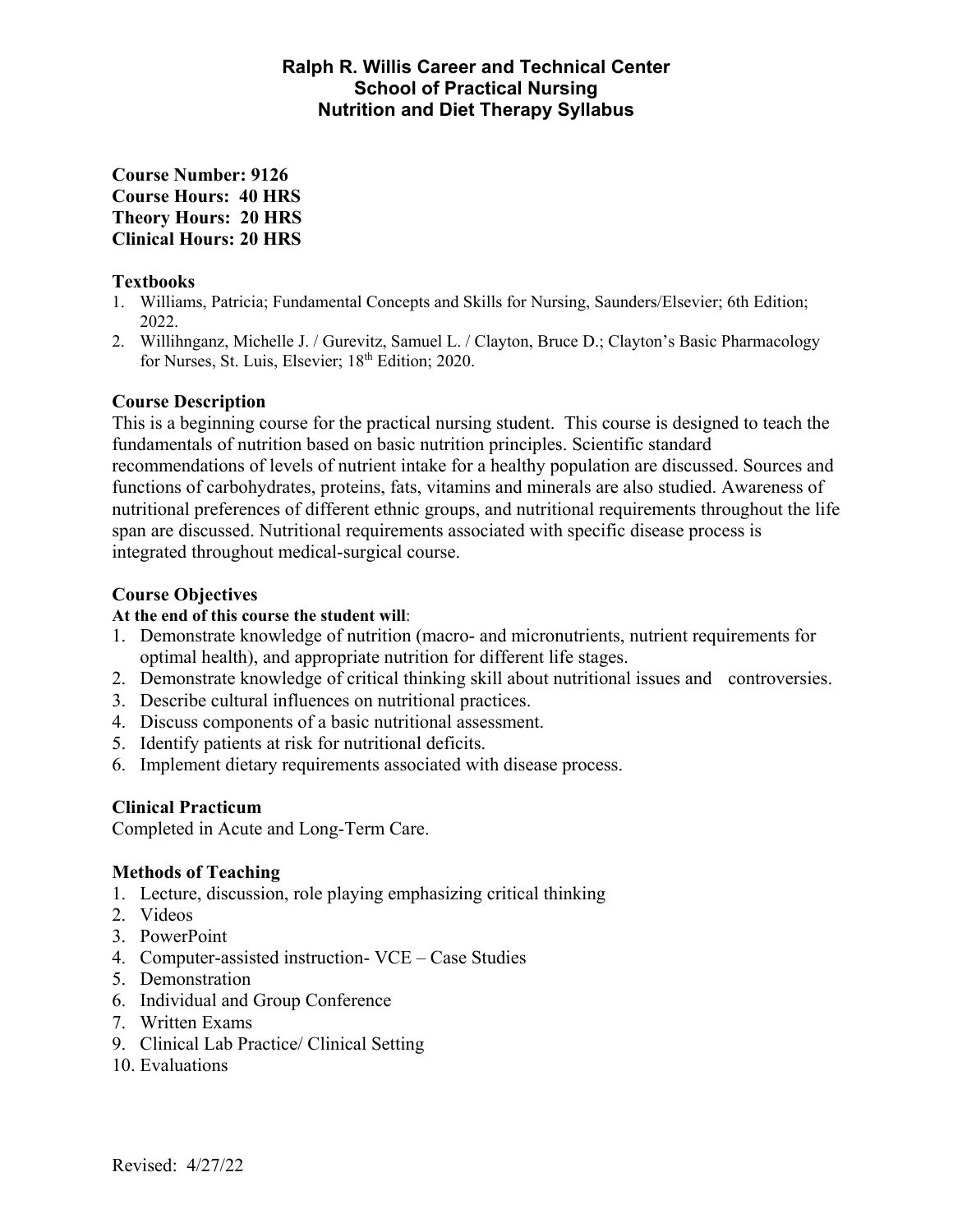## **Ralph R. Willis Career and Technical Center School of Practical Nursing Nutrition and Diet Therapy Syllabus**

#### **Student Responsibilities**

- 1. Read assigned chapter.
- 2. Refer to and follow student monthly calendar for exam dates.
- 3. Attend lectures and demonstrations.
- 3. Complete activities as assigned.
- 5. Participate in class/lab activities.
- 6. Discuss critical thinking activities associated with the lesson.
- 7. Refer and follow the policies as outlined and discussed in the Student Handbook.
- 8. Pass exams with a grade of 80% or higher.

#### **Methods of Evaluation**

- 1. The following letter grade system is utilized for theory:
	- A 93 100
	- B 86 92
	- $C \t 80 85$
	- $F = 79 0$
- 2. The following grading calculation is utilized for theory:
	- Exams 80% Quizzes 20%
- 3. Evaluation Tools:
	- a. Oral Presentations
	- b. Written Exams
	- c. Laboratory Skills
	- d. Homework Assignments
	- e. Computer Exams
	- f. Clinical Skills
- 4. Make-up Exam:

A student who misses an exam must be prepared to take the exam upon immediate return or as designated by the instructor. Students will automatically have **5% deducted**. Students not making up exam on designated make-up day will receive a **(0) zero**.

5. Quizzes:

Students who are absent during a quiz will receive a Zero. Quizzes are NOT made up.

- 6. See student monthly calendar for schedule of exam dates.
- 7. See Student Handbook for clinical grading guidelines.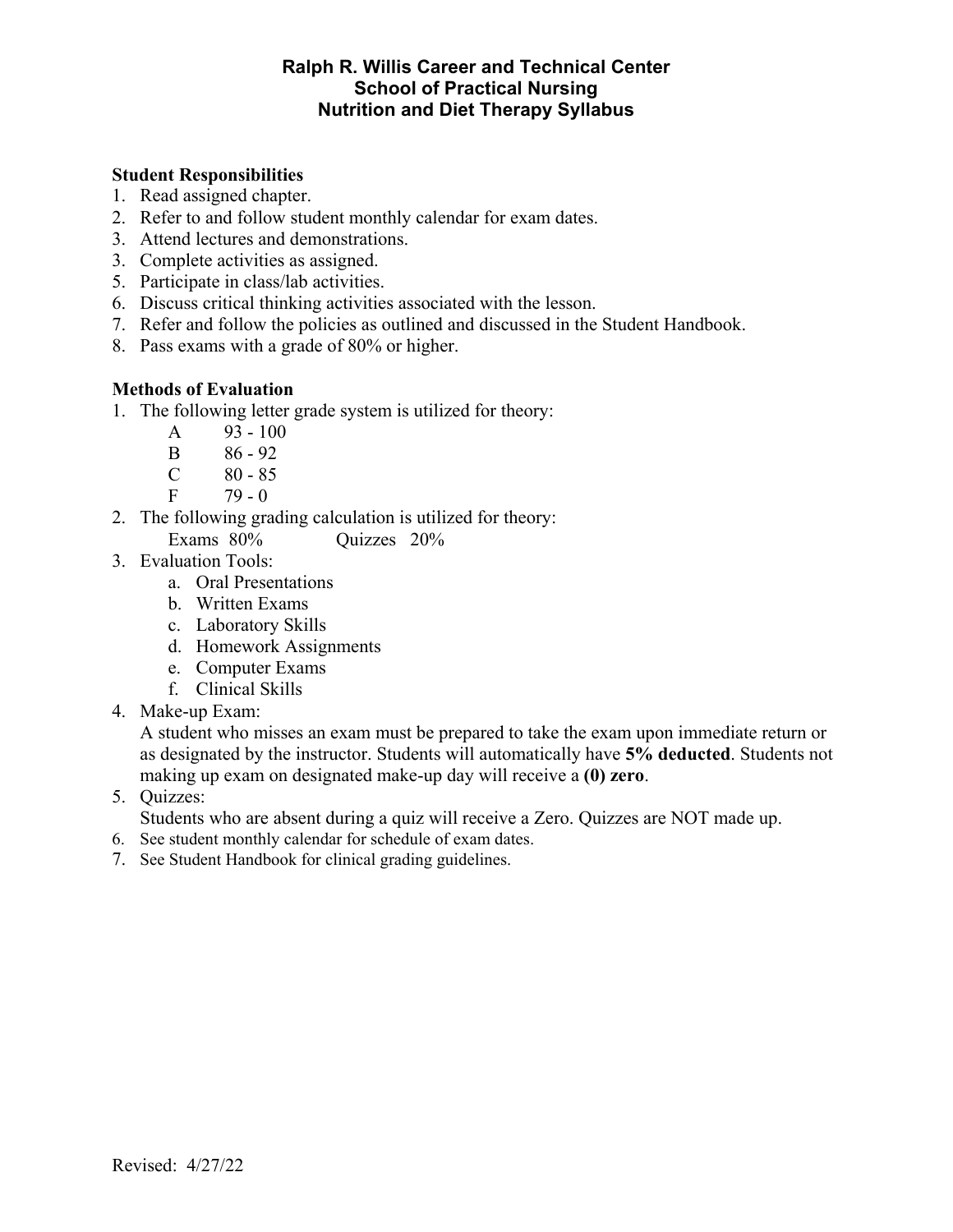# **October 2022**

| Sunday         | Monday                                                  | Tuesday                                                                                                                        | Wednesday                                                                           | Thursday                                                                                                                  | Friday                                   | Saturday                                                                                                    |
|----------------|---------------------------------------------------------|--------------------------------------------------------------------------------------------------------------------------------|-------------------------------------------------------------------------------------|---------------------------------------------------------------------------------------------------------------------------|------------------------------------------|-------------------------------------------------------------------------------------------------------------|
|                |                                                         |                                                                                                                                |                                                                                     |                                                                                                                           |                                          | $\mathbf{1}$                                                                                                |
| $\overline{2}$ | 3<br>Funds Clinical<br>6.5HRS                           | 4<br>PVR CH 11Test<br>.5HRS<br>Funds CH 37<br>Test 1HR<br>Funds CH 37<br>2HRS<br>Lab<br>PVR CH <sub>12</sub><br>2HRS           | 5<br>Funds Clinical<br>6.5HRS                                                       | 6<br>PVR CH <sub>12</sub><br>Test .5HRS<br>Funds CH 38<br>2HRS<br>Funds CH 38<br>Lab 2HRS<br>PVR CH <sub>13</sub><br>2HRS | $\overline{7}$<br>Funds Clinical<br>6HRS | 8<br><b>SS-5HRS</b><br>Funds - 7HRS<br>$FC-19HRS$<br>Total - 31HRS                                          |
| 9              | 10<br>Funds Clinical<br>6.5HRS                          | 11<br>Funds CH 38<br>1HR<br>Test<br>PVR CH <sub>13</sub><br>.5HRS<br>Test<br>Funds CH 39<br>2HRS<br>Funds CH 39<br>Lab<br>2HRS | 12<br>Funds Clinical<br>6HRS                                                        | 13<br>Funds CH 39<br>Test 1HR<br><b>PVR Culture</b><br>Project 5HRS                                                       | 14<br>Funds Clinical<br>6HRS             | 15<br>$SS - 5.5HRS$<br>Funds - 6HRS<br>$FC-18HRS$<br>Total - 31HRs                                          |
| 16             | 17<br>ATI<br>6HRS                                       | 18<br>Funds Final<br>2HRS<br><b>Class Meeting</b><br>2HRS                                                                      | 19<br>Nutrition CH 26<br>2HRS<br>Nutrition CH 27<br>2HRS<br>Nutr. CH 27<br>Lab 2HRS | 20<br><b>PVR</b> Final<br>2HRS<br><b>Class Meeting</b><br>2HRS                                                            | 21<br>Nutrition<br>Clinical<br>5HRS      | 22<br>$SS - 8HRS$<br>Funds-2HRs<br>Nutrition-<br>6HRS<br>$NC - 5HRS$<br>$SD - 4HRs$<br><b>Total - 25HRs</b> |
| 23             | 24<br>Nutrition<br>Clinical<br>5HRS                     | 25<br>Nutr. CH 26<br>Test 1HR<br>Nutr. CH 27<br>Test 1HR<br>Nutrition CH 46<br>2HRS<br>Nutrition CH 47<br>2HRS                 | 26<br>Nutrition<br>Clinical<br>5HRS                                                 | 27<br>Nutr. CH 46<br>Test 1HR<br>Nutr. CH 47<br>Test 1HR<br>Pharm CH 1-4<br>4HRS                                          | 28<br>Nutrition<br>Clinical<br>5HRS      | 29<br>Nutrition-<br>8HRs<br>$NC-15HRS$<br>Pharm - 4HRs<br>Total - 27HRS                                     |
| 30             | 31<br>Professional<br>Learning<br>No School<br>Students |                                                                                                                                |                                                                                     |                                                                                                                           |                                          |                                                                                                             |